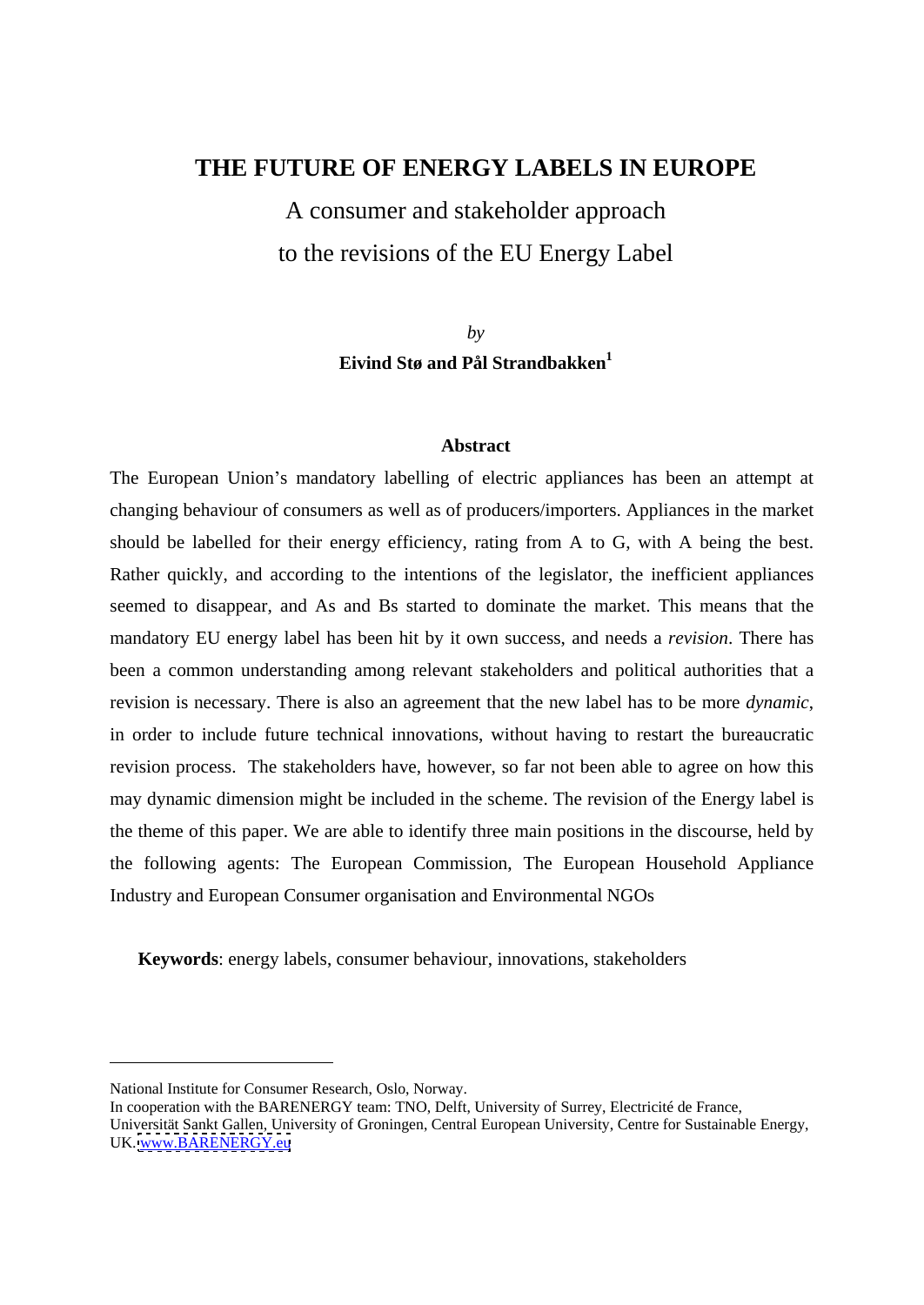#### **Introduction and objectives**

The European Union's mandatory labelling of electric appliances has been an attempt at changing behaviour of consumers as well as of producers/importers. Appliances in the market should be labelled for their energy efficiency, rating from A to G, with A being the best. Rather quickly, and according to the intentions of the legislator, the inefficient appliances seemed to disappear, and As and Bs started to dominate the market. From 2004 this led to a change, where for fridges and freezers the A category had to be subdivided into three classes: Standard A,  $A +$  and  $A +$ . Some  $A +$  machines might as much as 60 % better than Standard As in terms of energy efficiency [\(http://www.energylabels.org.uk/eulabel.html](http://www.energylabels.org.uk/eulabel.html))

This means that thee mandatory EU energy label has been hit by it own success, and needs a *revision*. A scale from A to G, where letters lower than B are not in use, seems rather inefficient. There has been a common understanding among relevant stakeholders and political authorities on national and European level that a revision is necessary. There is also an agreement that the new label has to be more *dynamic*, in order to include future technical innovations, without having to restart the bureaucratic revision process. The stakeholders have, however, so far not been able to agree on how this may dynamic dimension might be included in the scheme. The revision of the Energy label is the theme of this paper.

The framework for our analysis is the BARENERGY project, funded by the ENERGY part of the 7<sup>th</sup> Framework Programme. Based upon state of the art we have identified the following barriers for change in energy consumption among households and consumers (Strandbakken 2006, Throne-Holst, Strandbakken & Stø 2008, Lüthi and Stø 2009):

- 1) Physical and structural barriers,<br>2) Political barriers,<br>3) Cultural-normative or social barriers,<br>4) Economic barriers,<br>5) Knowledge based barriers and
- 
- 
- 6) Individual-psychological barriers

BARENERGY aims at combining an individual and institutional approach. This means that individual and household energy behaviour  $-$  and changes in this behaviour  $-$  will only be understood by integrating values, attitudes, norms and knowledge among individuals with studies of the context in which this behaviour takes place. We also want to consider the potential for change in relationship to *the situations of opportunities* (Svane, 2002). The revision of the EU energy label represents an excellent window of opportunity for all involved stakeholders to raise other energy policy related questions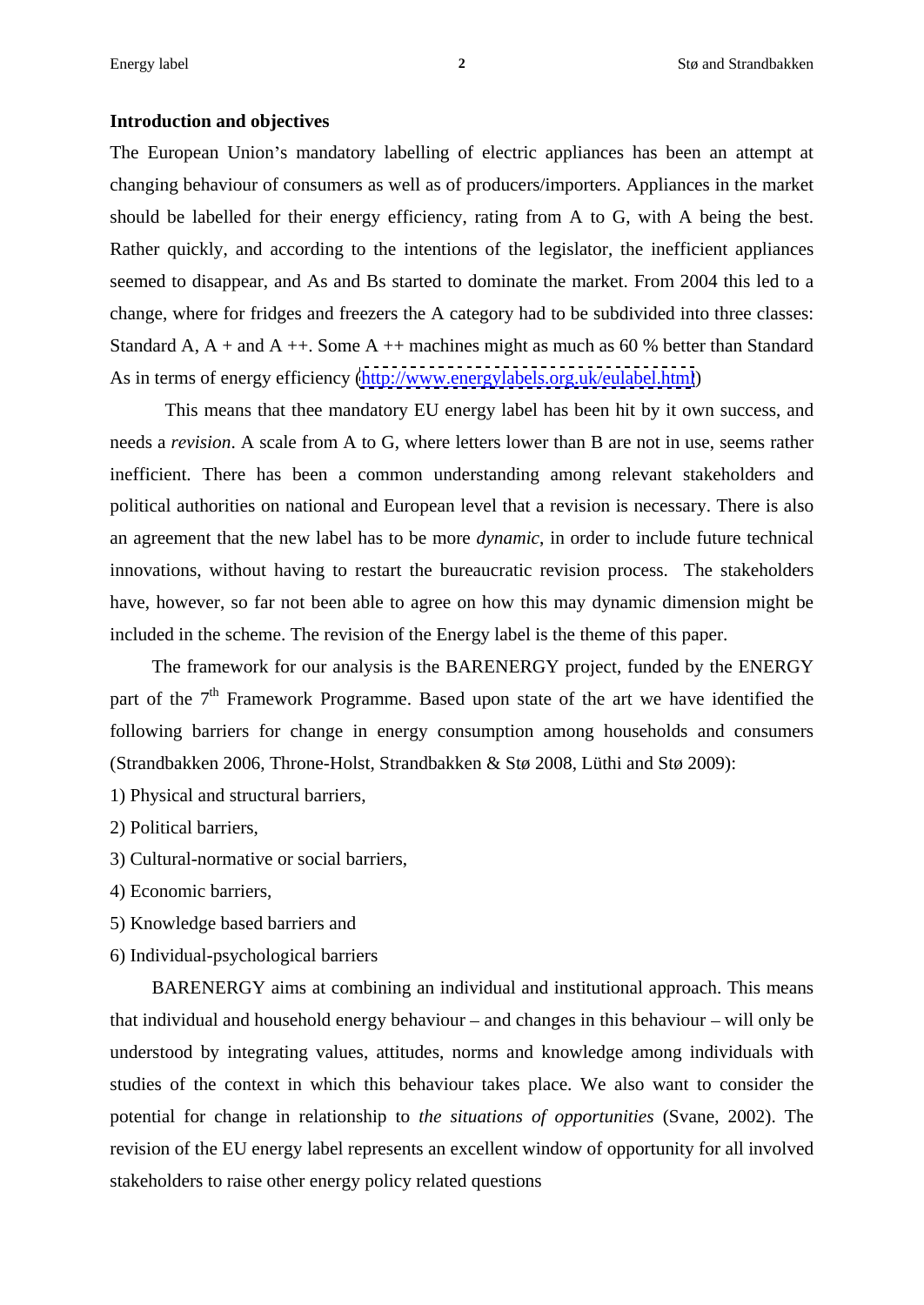In the project we are focusing on the strength and relevance of various barriers for change in consumer energy behaviour and how can these barriers may be overcome by technical innovations, changes in the supply from energy producers and political measures by political authorities on local, national and European level. Lack of knowledge and information among consumers have been identified as one of the main barriers for change in energy consumption in households (Throne-Holst, Strandbakken and Stø, 2008; Lüthi and Stø, 2009).

This paper deals mainly with the relationship between the *political barrier* (or level) – the EU energy label – and the *knowledge based barrier*: consumers' knowledge, trust and use of the label as information tool for purchase behaviour. To some degree we also address the structural barrier because technical innovations may be part of the first barrier mentioned above. At this stage in the project our analysis will be based upon a consumer and stakeholder approach. In the political struggles over the revision(s), the stakeholders' perception of barriers to changed consumer behaviour becomes central. The debates between the relevant stakeholders; political authorities, businesses, NGOs, science, constitute the data for this paper. Our main objectives are:

- *What are the main dimensions and positions of the actors in the revision of the EU energy label, and how may these different positions be explained?*
- *Have stakeholders used thiswindow of opportunity to put other related topics on the political agenda?*
- *Will the new label contribute to overcome barriers for individual behaviour and households practices?*

Our main data is interviews with stakeholders for household appliances, at national and European levels, as well as documents and written reports from the EU Commission, consumer organisations and business associations<sup>2</sup>

#### **The problematic success story of the EU Energy Label**

The EU mandatory Energy Label has been a definitive success. The label is based upon the framework directive 92/75/CE and covers today all large household electrical appliances such as freezers and refrigerators; electrical ovens for household use and microwave ovens; washing machines, tumble dryers and dishwashers. The label is mandatory both for producers

<sup>&</sup>lt;sup>2</sup> To some degree these document also presents data from consumer studies, but the BARENERGY project will address consumer values, attitudes and practises in a later stage of the project.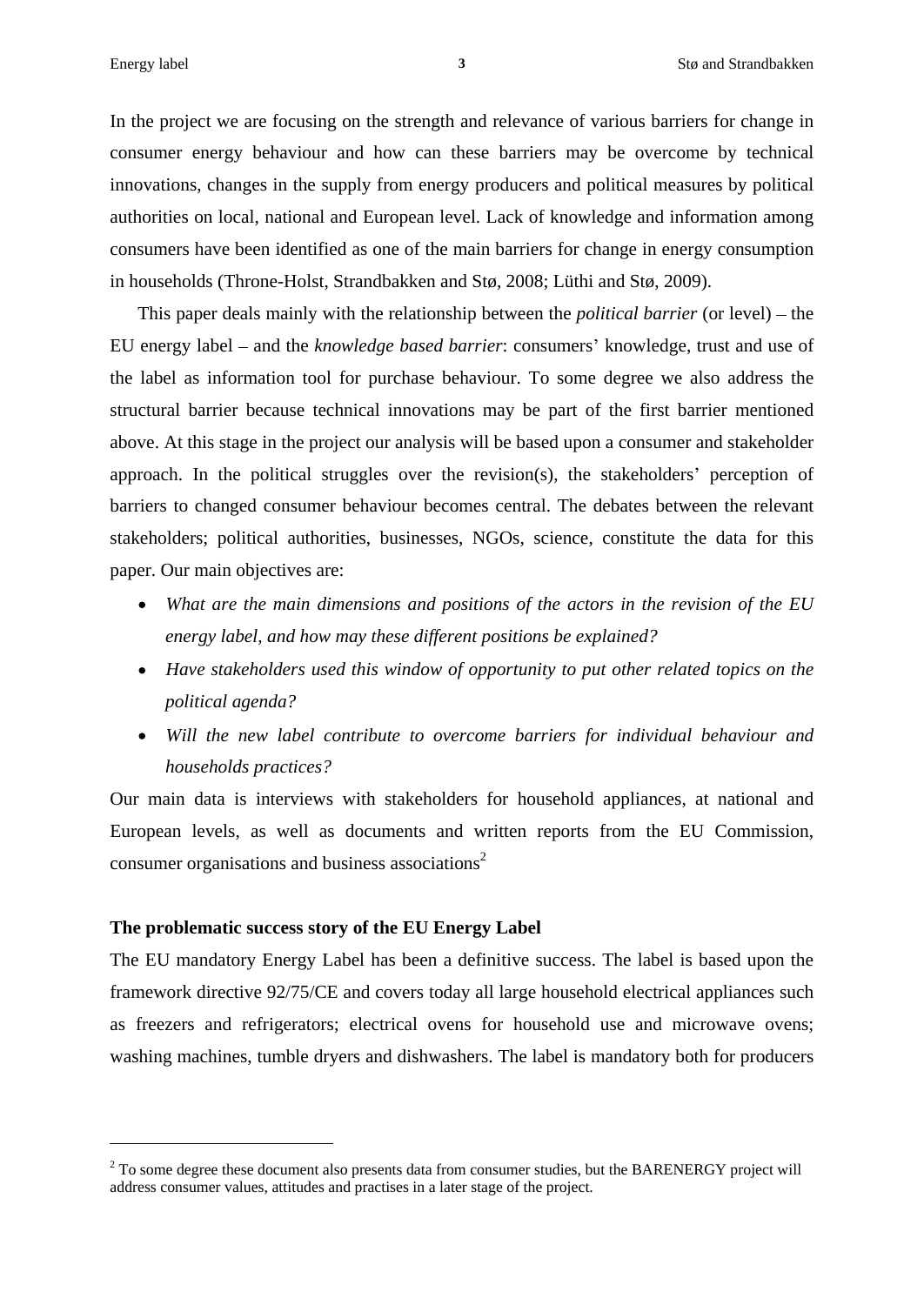and retailers. It has to be classified by the producers and the label must be visible in shops. The products is classified from an A to G scale where A is the most energy effective.

#### Figure 1 and 1 and 1 and 1 and 1 and 1 and 1 and 1 and 1 and 1 and 1 and 1 and 1 and 1 and 1 and 1 and 1 and 1

Substantial technical innovations have taken place for all the relevant product categories during the last decade. In the period from 1995 to 2008 technical innovations have reduced the electric consumption for white households' equipment in Europe with 12% (37) TWh) (CECED, 2005). The EU Energy Labels hasbeen the main institutional framework for these innovations; it has constituted the platform for technology improvements and competition in the European market.

During this period we have seen a development from G to A in most European countries, and this has been the case for all product categories. The label is well-known and trusted among European consumers (Ipsos MORI, 2008), and it is actively used in the households' decision-making processes

However, already in 2004 the sale of A-labelled refrigerators reached 50% of the market shares; and for washing machines  $\frac{3}{4}$  of the sold products in 2001 was labelled either A or B (CEDED, 2005). Today, A-labelled products are dominating the market totally for most product categories. This might more or less have destroyed the use of the label as a communication tool between sellers and buyers. It is difficult to identify the best product in the market if they are all labelled with an A. For refrigerators this has, as mentioned, lead to the introduction of  $A+$  and  $A++$ .

The main reason for these problems probably is that the criteria for the product categories have not been developed parallel to the technical innovations. Technological development and product innovations have made the A level criteria irrelevant.

Even though there is a common understanding that the Energy Label has been a success, we have also witnesses other problematic aspects with the performance of the label in the market, in addition to the "A-inflation":

- The label is to a large degree not found on the products in shops (ANEC, 2007)
- The testing of classification is complicated and expensive. Many countries don't regularly carry out tests
- In most countries there is no reaction and enforcement against this insufficient market performance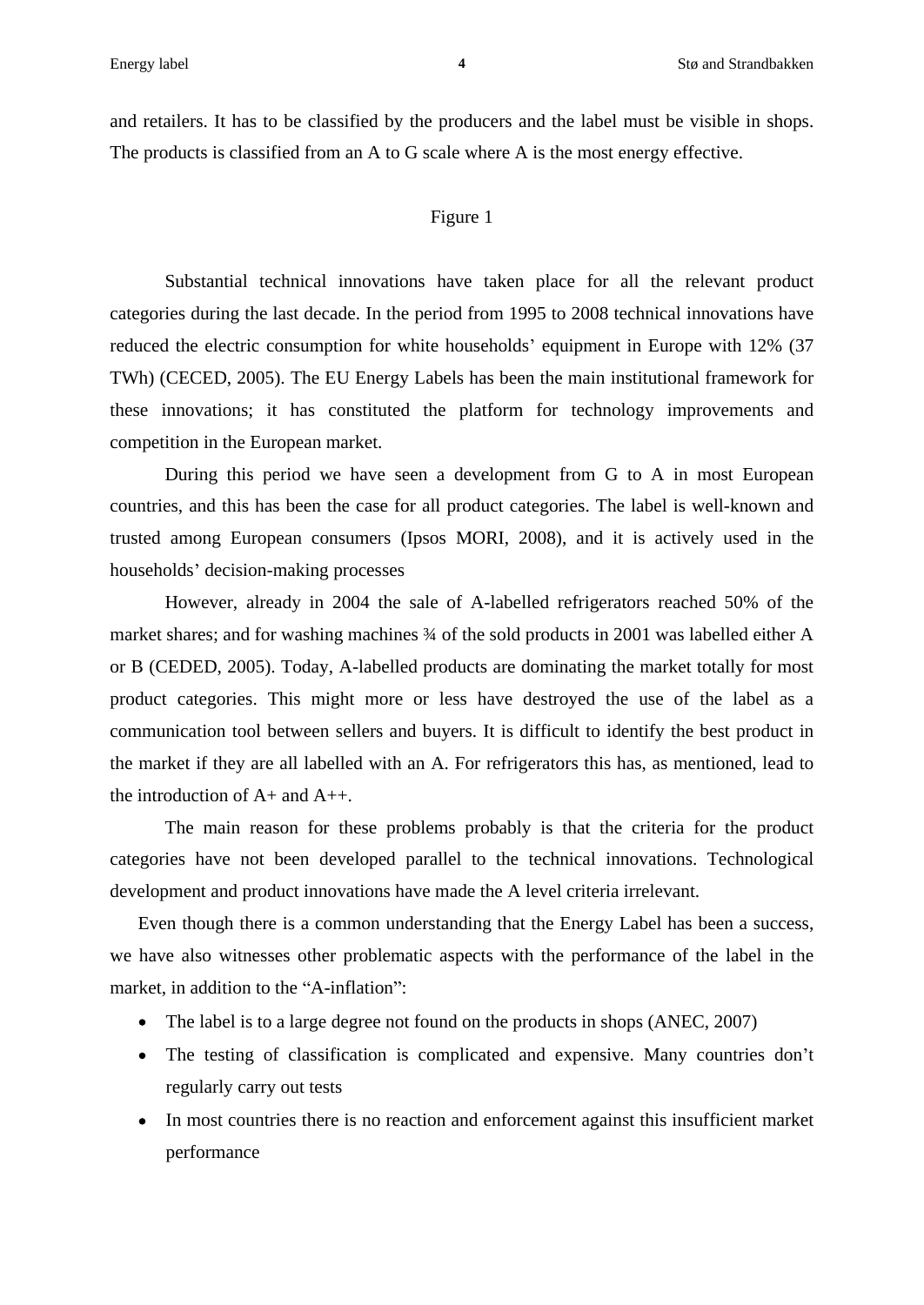Even if new products sold from retailers have been energy efficient, we know that there still is a large amount of older goods within all product categories in households (CECED, 2005), and it will take years to phase them out. Research has also shown that to some degree new products are not replacing old products, but often add to them. Old products arekept and used after new energy saving products is bought. Refrigerators and freezers are relevant examples (Strandbakken 2007).

But our focus here is the crowding of the A category. This has been decisive for the revision process. When there is no difference between the classifications of products, the label will not function as an instrument for competition. The EU Commission has for some years been working with a revision, and the need for radical changes was announced both in the Energy Efficiency Action Plan in 2006(COM (2006) 545) and in the Sustainable Consumption and Production Action Plan from 2008.

The Commission used a stakeholder dialogue in the development of the revision of the Council Directive 92/75/EEC. The consultation process included three elements:

- 1. Web-site input between December 2007 and February 22, 2008
- 2. Workshop on February 8, 2008
- 3. Written answer from various stakeholders

Based upon these feedbacks the EU Commission developed their proposal for a revision of the directive for the European Parliament and the Council in November 13, 2008 (COM (2008) 778 final). Since then the EU Commission hasstruggled to find a political and scientific compromise among member's states and all involved stakeholders. Various solutions were also discussed at the European Sustainable Energy Week in Brussels, February 10, 2009.

The EU-Commission reached to a final conclusion on April 1, and went to the EU- Parliament and the Council with a new proposal for the Energy Label. However, crucial parts of this proposal were rejected by the Parliament, and the future of the energy label is definitely uncertain. The Commission have to come up with a new proposal. This may take some time because there will be an election to the new Parliament in June and a new Commission will also soon be in charge.

This means that we are not able to conclude in this paper. Thus, our main focus will be on the political process from the Energy Efficiency Action Plan in 2006 to the proposal by the EU-Commission in April and the voting by the Parliament in May 2009.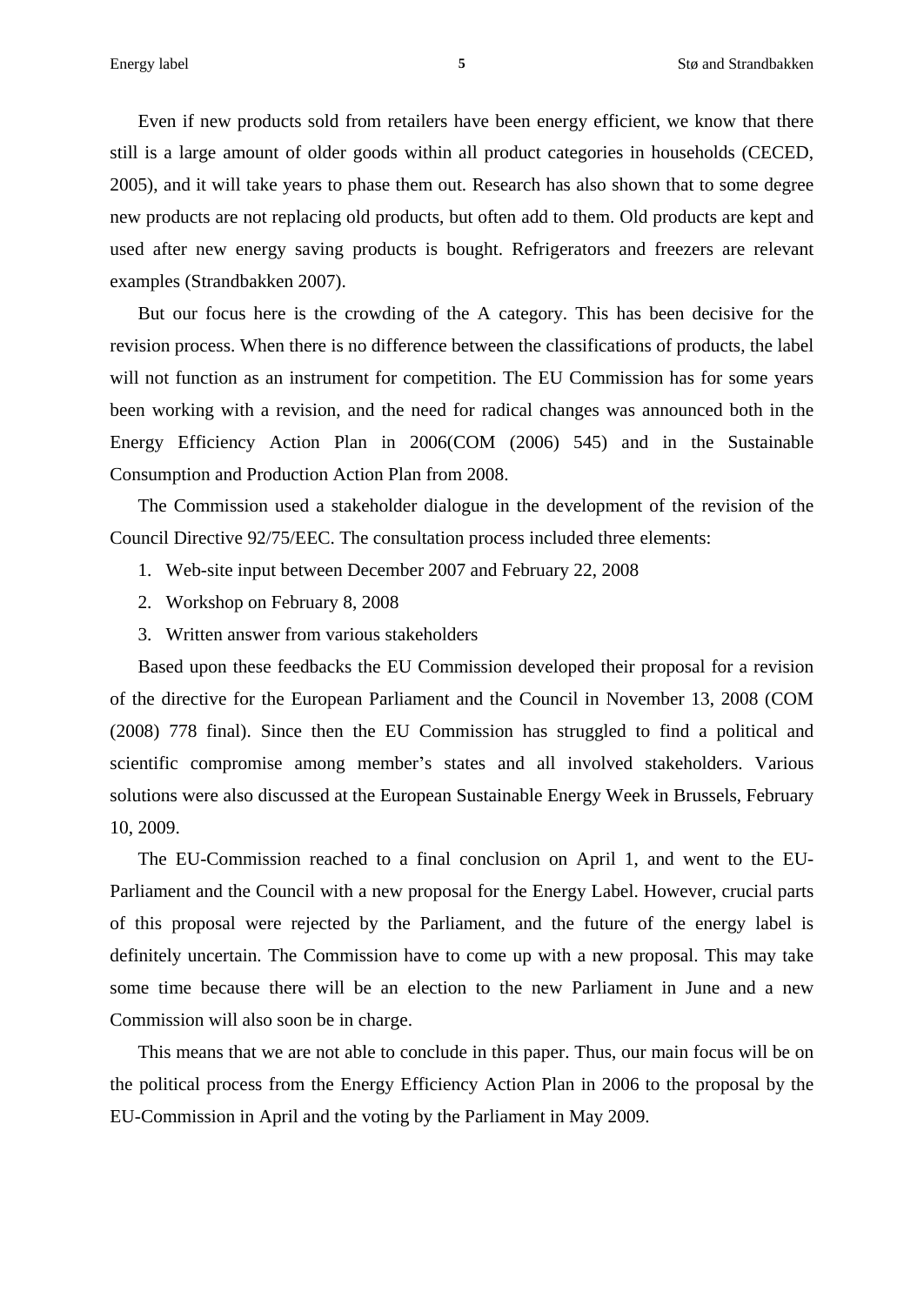#### **A consumer and stakeholder approach**

The BARENERGY project is concentrating on consumers and households. Within the academic literature is it possible to identify various theories and approaches to understand the role of consumption in modern societies and the potentials for change (Stø et at 2007). We will below give a brief overview of relevant theories. The reason for this undertaking is to develop a more nuanced perspective on labels in consumption; how labels are conceived and understood in the different theoretical traditions, based on a rather pragmatic idea that there are valuable insights and perspectives that might be lifted from a lot of approaches.

In many ways it is easy to place labels as relevant tools within the paradigm of various rational choice theories, where the influence of *Theory of Planned Behaviour* (Ajzen and Fishbein, 1977;1980) has been very strong within consumer research. According to this theory, behaviour should be predicted from actors' attitudes and intentions. This might be related to the common sense basic rationale for all labelling systems and brands: The label is the bridge between the attitudes of the consumer and the producer. The producer triggers the behaviour of the consumer with a label that connects to the consumer's pre existing attitudes. The relevant attitudes here are most likely to be a concern over the environment (the link between energy use and climate change), or a concern over costs; the expectation that lower energy consumption in use will cover the extra investment. Or, obviously, the relevant attitudes are a combination of environmental and economic concerns.

However, labels may also play a significant part within other models of consumer behaviour. Many authors emphasize the symbolic values of consumption: *The fundamental conceptual hypothesis for a sociological analysis of consumption is not use value, the relation to needs, but symbolic exchange value* ... " (Baudrillard 1981:30). This phenomenon was also recognised by Veblen (1899/1925) for more than a hundred years ago, in the more recent writings of Bourdieu (1992) and in the post-modernistic "tradition" (Featherstone 1991). Consumption connects to the identity of modern individuals, (Douglas and Isherwood, 1979). In this perspective, a label will guide the consumer in his struggle for the creation and maintenance of a specific identity; here perhaps as a concerned environmentally oriented citizen.

A third contribution is the Theory of the Dream Society by the Danish futurist Rolf Jensen (1990), relatively closely linked to the symbolic values of consumption described above. Goods are not (mainly) produced and consumed for material reasons in affluent societies, but for emotional reasons. Future products have to appeal to our hearts, more than to our heads. Industries and business have to understand this fundamental change because the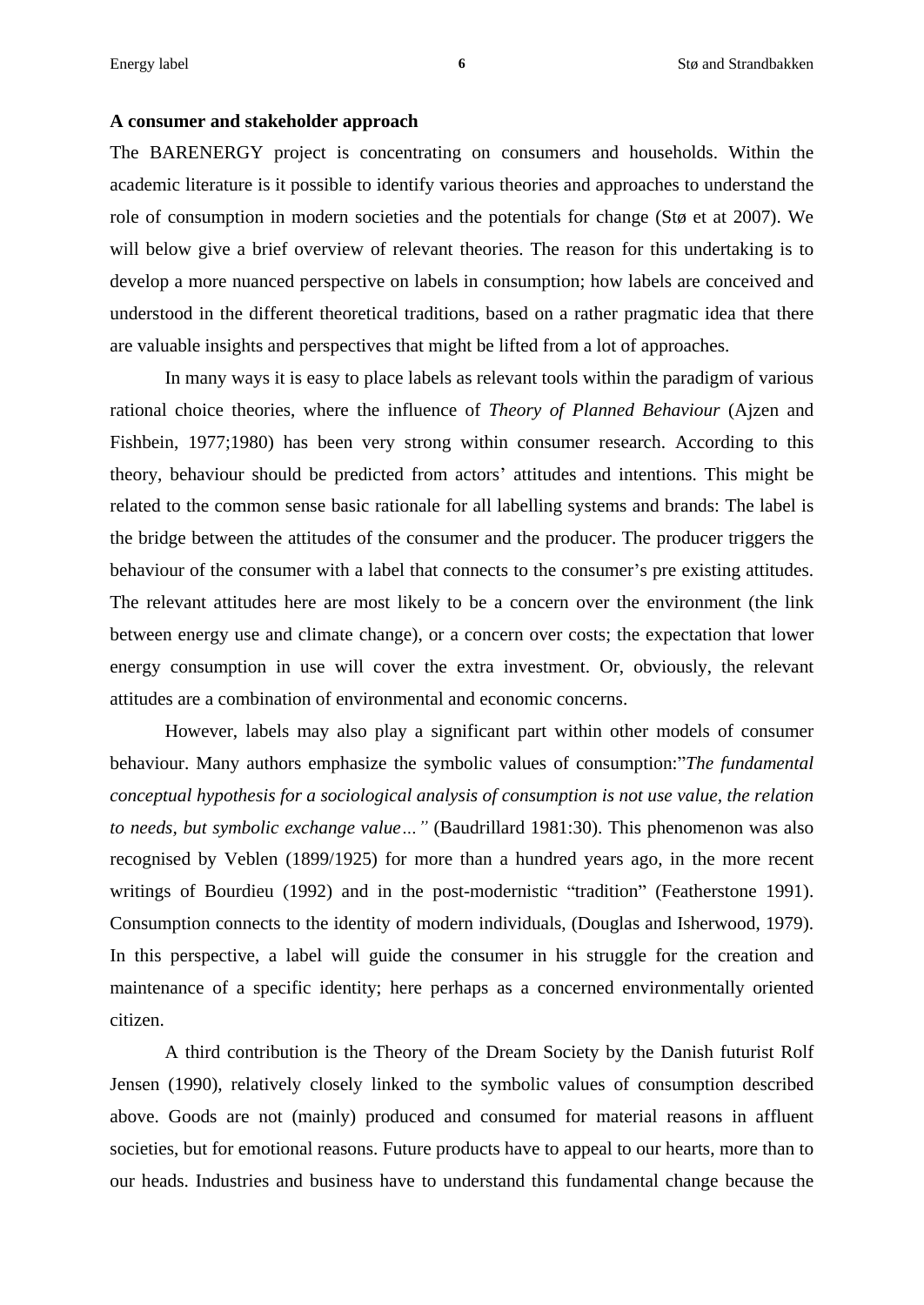market for the market for dreams is growing. Consumers are to an increasing extent looking for good stories linked to their good and services. The label is here supposed to trigger the feel good factor. Basically, this Dream Society "theory" should probably be regarded as a case belonging to the symbol value approach.

A forth contribution comes from Gronow and Warde in the book "Ordinary Consumption" (2001). They claim that the focus of consumer research has changed from spectacular to *ordinary* consumption. Consumption is mainly about the everyday life of ordinary consumers, and this should be better reflected in contemporary research. Consumption in modern societies to a very large degree is mass-consumption of ordinary products with few opportunities to excitements. Gronow and Warde are inspired by anthropology, where the *routines* of the everyday life always have played an important part. As for the energy label, this might be a remainder that this environmental product information system (EPIS) works with incremental change and rather small and not very dramatic improvements of rather mundane products.

Closely linked to routines is the Theory of Practice (Reckwitz, 2002; Warde, 2005). Human beings, in their role as consumers, take parts in a large number of activities, and their concrete praxis are decisive for their choices in the market. The main reference to the modern theory of praxis is Pierre Bourdieu (1977, 1990). The challenge in this part of the work by Bourdieu is to develop a theory that establishes a balance in individual behaviour between determination and freedom. Habitus create a dialectic relationship between social and mental structures. Habitus both determine individual behaviour, and is determined by collective practises.

A last relevant contribution is the theory of political consumption, relatively closely linked to the Dream Society. Consumption turns into *politics* when consumers choose markets arenas to influence decisions made by governments and companies, and mobilise other consumers to take part in this activity (Micheletti, Føllesdal and Stolle (2004). Micheletti calls this phenomenon political consumerism, or *individual collective action* (2003). Citizens may use the market arena to express themselves when other arenas have failed. It also makes it possible to influence the value decisions in private corporations, often a difficult task through other channels.

It is easy to understand that these six contributions to the theory of consumption in modern societies offers alternative and also to some degree competitive understanding of consumer behaviour. On the other hand they also to some degree, support each other. Energy labels fit very well into the rational choice behaviour; they help people to make rational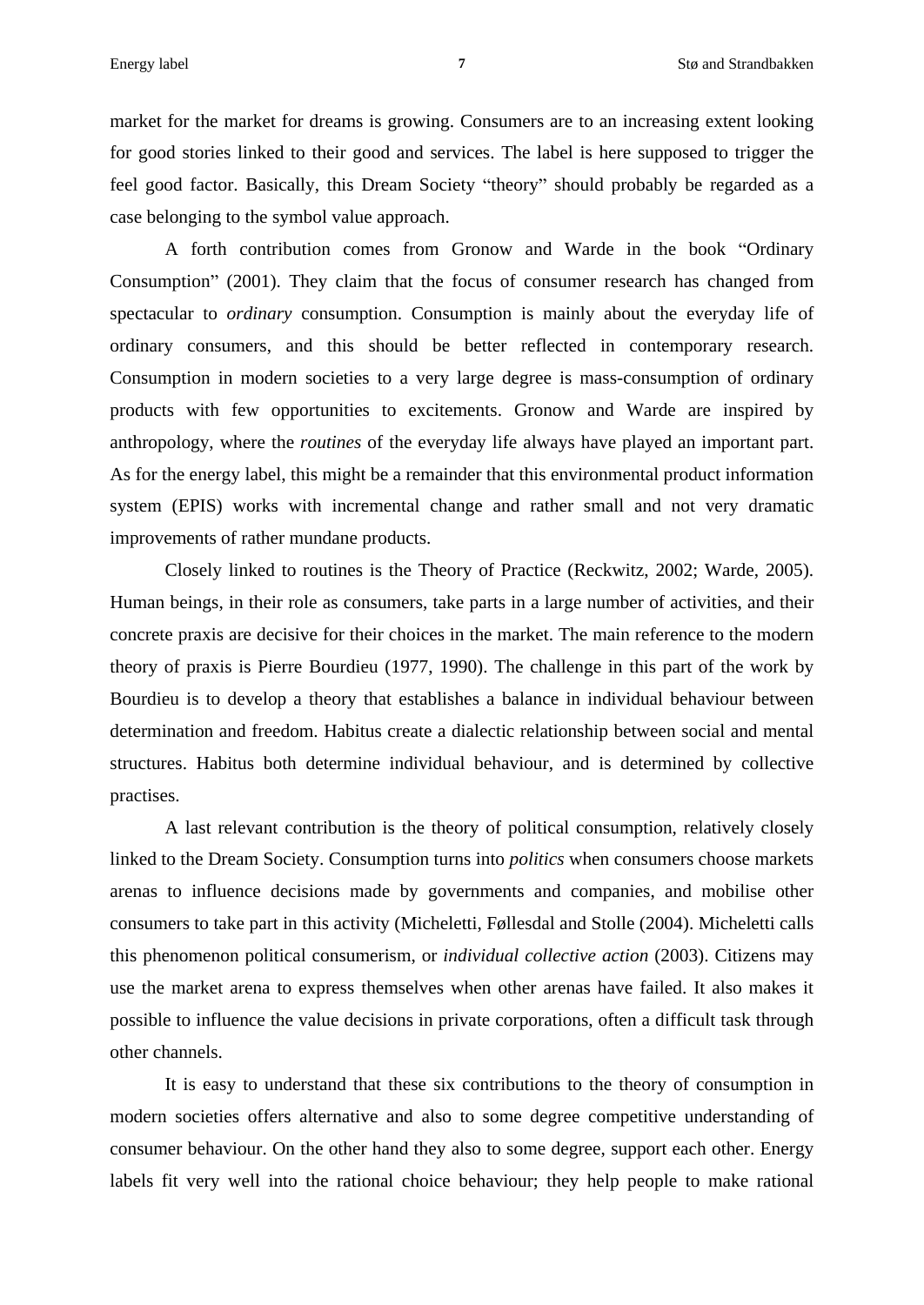shopping decisions. But this is also the case for theories that are more concerned about symbols and the meaning of consumption, like the dream society and the political consumerism. At last, energy labels are also a natural part of the routinised consumption and the theory of praxis.

However, consumers and their organisations are only one of the relevant stakeholders as far as energy labels are concerned. Before we discuss other stakeholders we have to clarify the stakeholder concept. What do we mean by a *stakeholder* approach? The "classical" stakeholder concept was developed within the management theory dealing with the relationship between business firms and corporations on the one hand, and their environment on the other. It was an expansion of the well-known *shareholder* concept. Firms have to take into account not only the interests of their shareholders, but also their stakeholders. In his important book *Strategic Management: A Stakeholder Approach* , Freeman defines stakeholders as *any group or individual who can af ect or is af ected bythe achievement of the firm's objectives*" (Freeman 1984). During the last twenty years this concept has been developed in various directions, and three of them are relevant for this paper

First of all we have seen the development towards a "Corporate Social Responsibility" (Carroll 1999; Windsor 2001). Businesses have responsibility beyond the economic performance of the company, and have to take into account other interests than their shareholders'. In addition the mandatory labels voluntary agreement within the European household appliance industry may also have contributed to the reduction of energy use for white goods and the goods of the state state  $\sim$ 

Secondly, the concept has expanded from the business management theory to the society; it integrates the responsibilities of organisations, policy makers, science and consumers (Dentchev and Heene 2003). This expansion has been controversial, but not without success (Scholl 2000). This means that also organisations and other political institutions may be regarded as stakeholders

At last, we have witnessed a discussion on the categorisation of various groups of stakeholders. The most relevant distinction is between primary and secondary stakeholders: A primary stakeholder group is one without whose continuing participation the corporation cannot survive. Secondary stakeholder groups are defines as those who influence oraffect, or are affected by the corporation" (Clarkson 1995: 196-197).

For the Energy label we have identified three groups of relevant stakeholders:

*The EU commission and national political authorities responsible for energy efficiency and innovation as secondary stakeholders*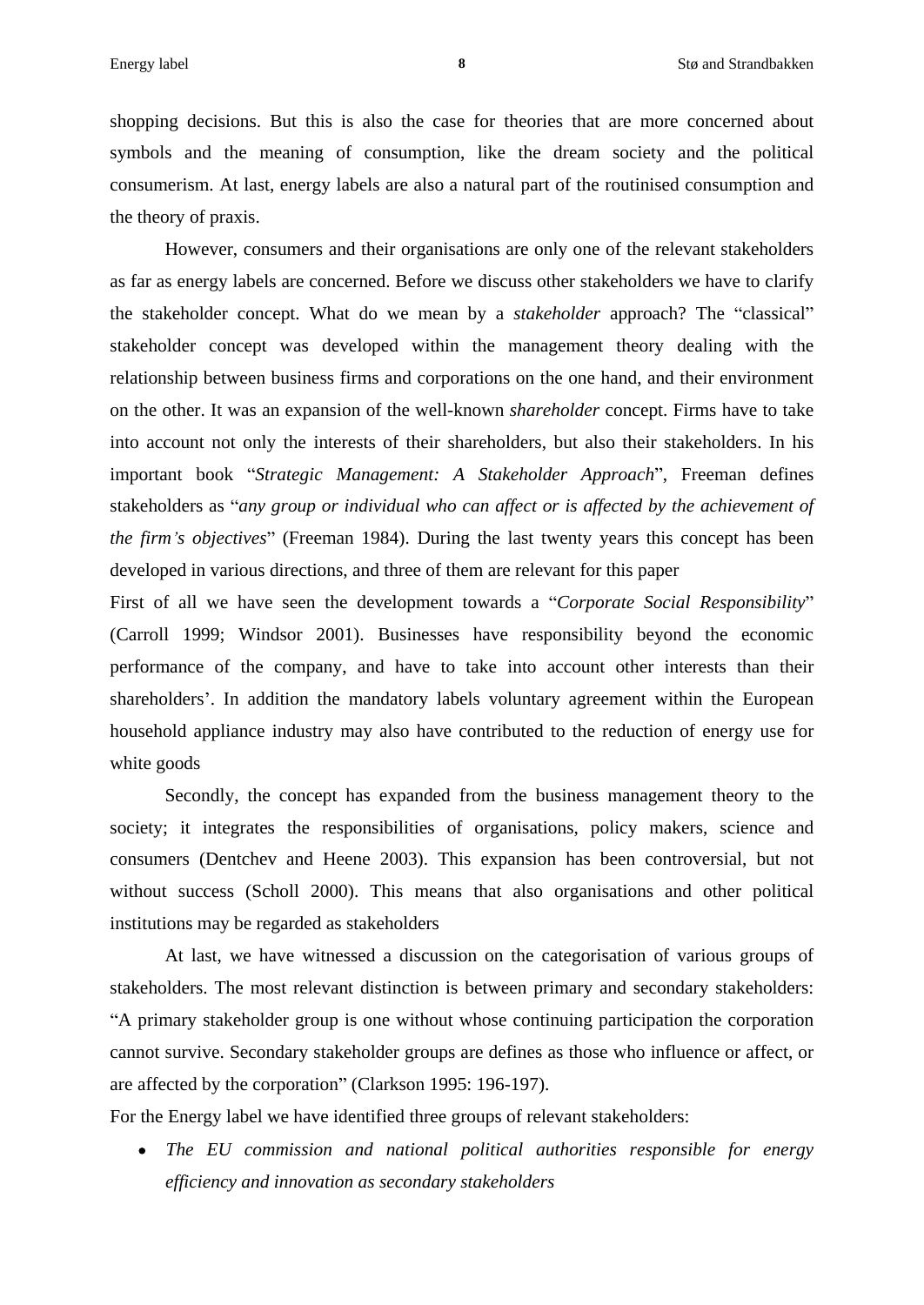- *European household appliance industry and primary stakeholders and their organisations as secondary stakeholders*
- *European consumes as primary consumers and theirorganisation as secondary stakeholders*

We will below describe their positions in the revision of the EU Energy Label Directive.

#### **The EU Energy Label stakeholder process**

We have so far focused on the revision of the A-G scale, and we will mainly continue with this topic. The reason for this priority is the controversy we have registered in this specific discourse. However, both the EU Commission and a number of relevant stakeholders have used the windows of opportunities to raise other important questions concerning the EU Energy label. We will first use some space for these topics.

In the revision process the EU Commission has given priority to include other products under the Energy Label umbrella. There is a common agreement among all stakeholders to expand the label to other product categories such as televisions and non-households energy-using products, such as electrical motors. Furthermore, there is also an agreement to extend the labels to non-energy using product, such as windows and tyres. The reason for this latest expansion is that both products may have a positive impact on direct energy use. There is also a common understanding to link the revision of the Energy Label Directive to the new Directive on Eco-design. An agreement, or compromise, on the revision of the Energy Label has been one of the preconditions for a new version of the Eco-Design directive.

BEUC/ANEC one their hand have put the control regime and the enforcement of the directive on the political agenda. The reason for this position is the high measurement tolerance that exists in the testing of the standards. Without this tolerance a substantial large part of the products had to be placed in a lower category. This fact undermines the trust in the label among consumer and their organisations. In principle, there seems to be an agreement on the control regimes along two dimensions. First of all to accept a tighter tolerance in the measurement standards, in order to avoid that B-products are labelled in the A product category. Also the industry accepts this statement. However, it remains to be seeing if the agreement also may be shown in practise.

Secondly, there also seems to be a theoretical agreement that the regime requires improved enforcement in respect of both manufactures meeting the set standard and retailers displaying the correct information. But it is still up to national political authority to decide both on testing regimes and possible penalties. Experiences have shown that very few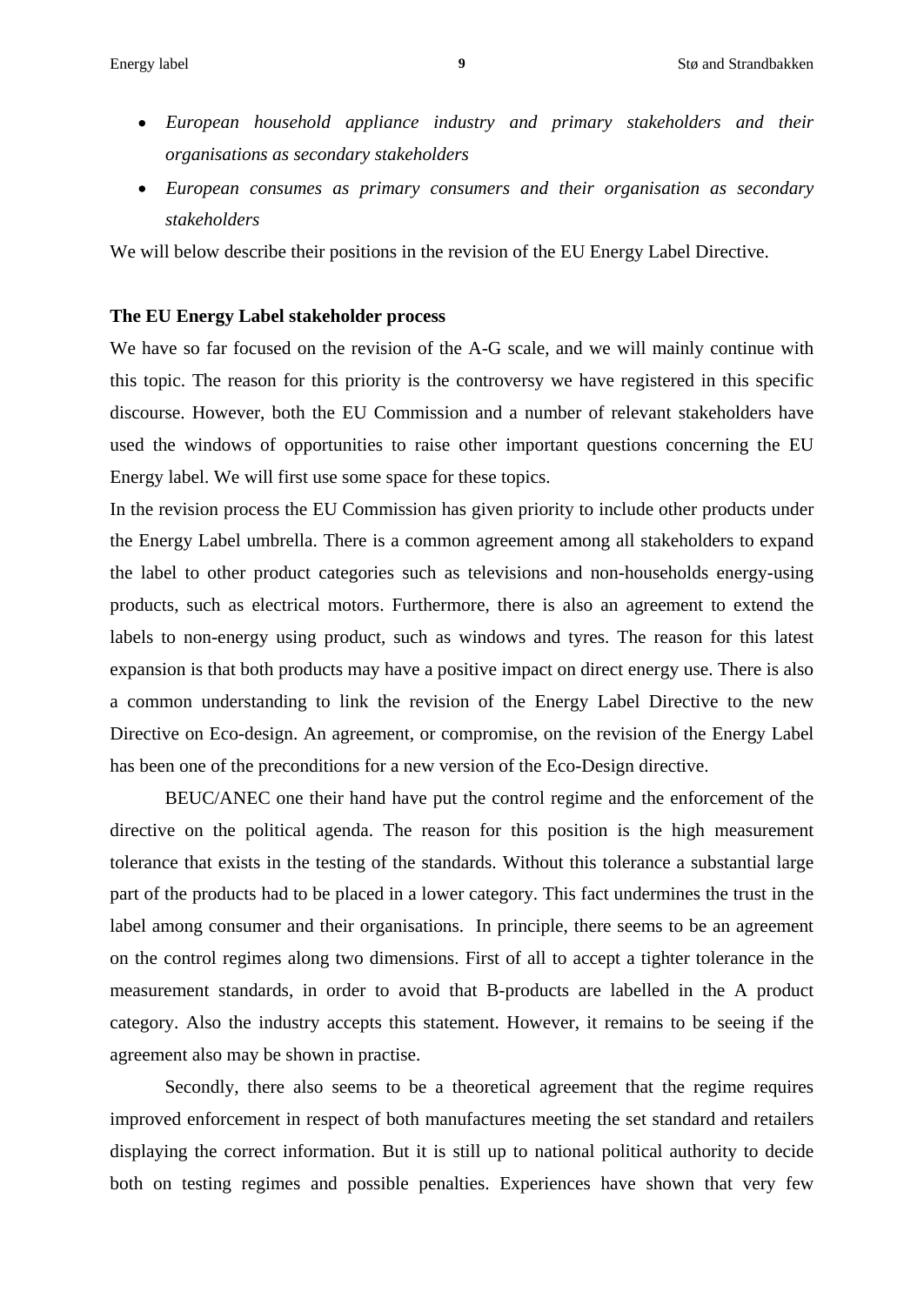European countries have given priority to this task. There is no reason to believe that new European money will be available to make it possible for independent test institution to control the self-declaration from the industry and to carry out necessary inspections in the shops. This is crucial because independent testing is expensive and the testing procedure complicated. Furthermore, testing have shown that a substantial part of the products are not correct labelled.

Thus, the EU Commission has on April 1 2009; put a new proposal before the EU- Parliament on the Council. We have witnessed is a common understanding between the EU Commission, the consumer organisations and CECED - European Committee of Domestic Equipment Manufacturer, that the criteria must be dynamics. However, there has all the way been a disagreement about how this should be implemented, and this agreement was also brought into the discussion in the EU-Parliament. In the voting on April 25 the Parliament rejected the proposal from the Commission and voted in favour of retaining the closed A-C scale complemented by a validity period on the label, and that a regular rescaling should take place to ensure technological innovation are reflected on label. The Council will now need to come up with a common position on the text.

#### **Three positions in the revision of the A-G scale**

We are able to identify three main positions in the discourse, held by the following agents:

- The European Commission
- The European Household Appliance Industry
- European Consumer organisation and Environmental NGOs

**1. The EU Commission** wants to keep the well-known label but has at the same time decided to put forward some changes. The EU Commission want a flexible and dynamic label where the technical innovations easily are communicated to consumers, without bureaucratic barriers.

#### Figure 2

The new Energy label has kept the A-G scale, but has at the same time introduced the possibility to label products beyond the A criteria. The A+ and A++ labels are replaced with a percentage showing the additional savings they provide when the product is compared with a standard A classification. A -20%, means that the product is 20% better that the A class, A - 40% means that it is 40% better (fig. 2).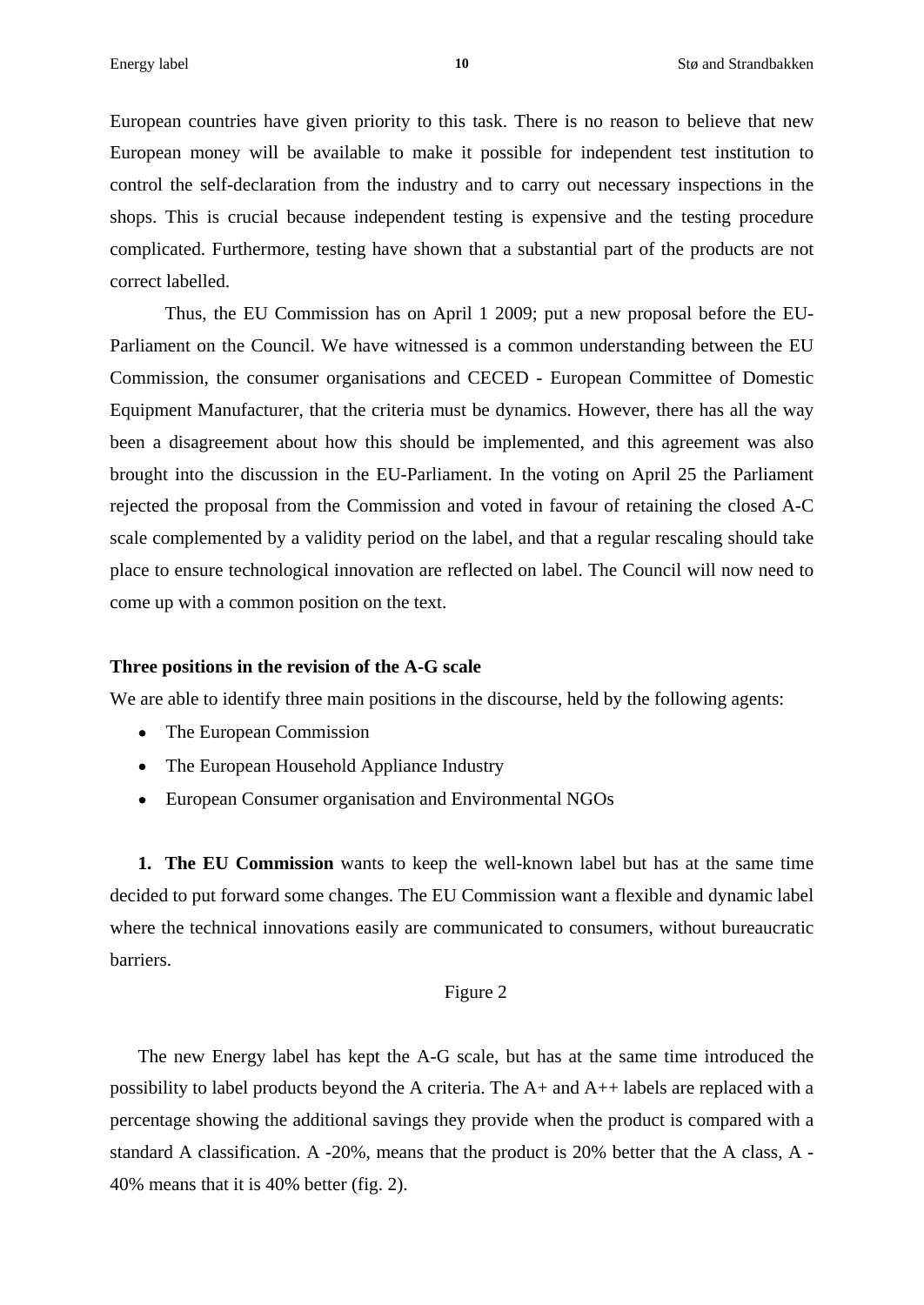The label is still a matter of self-classification. We know today that the tolerance between A and B class is relatively broad. This means that the new classes have to be 20% or 40% and not 17% or even 17, 5%. The classes have to designed with a relatively broad pencil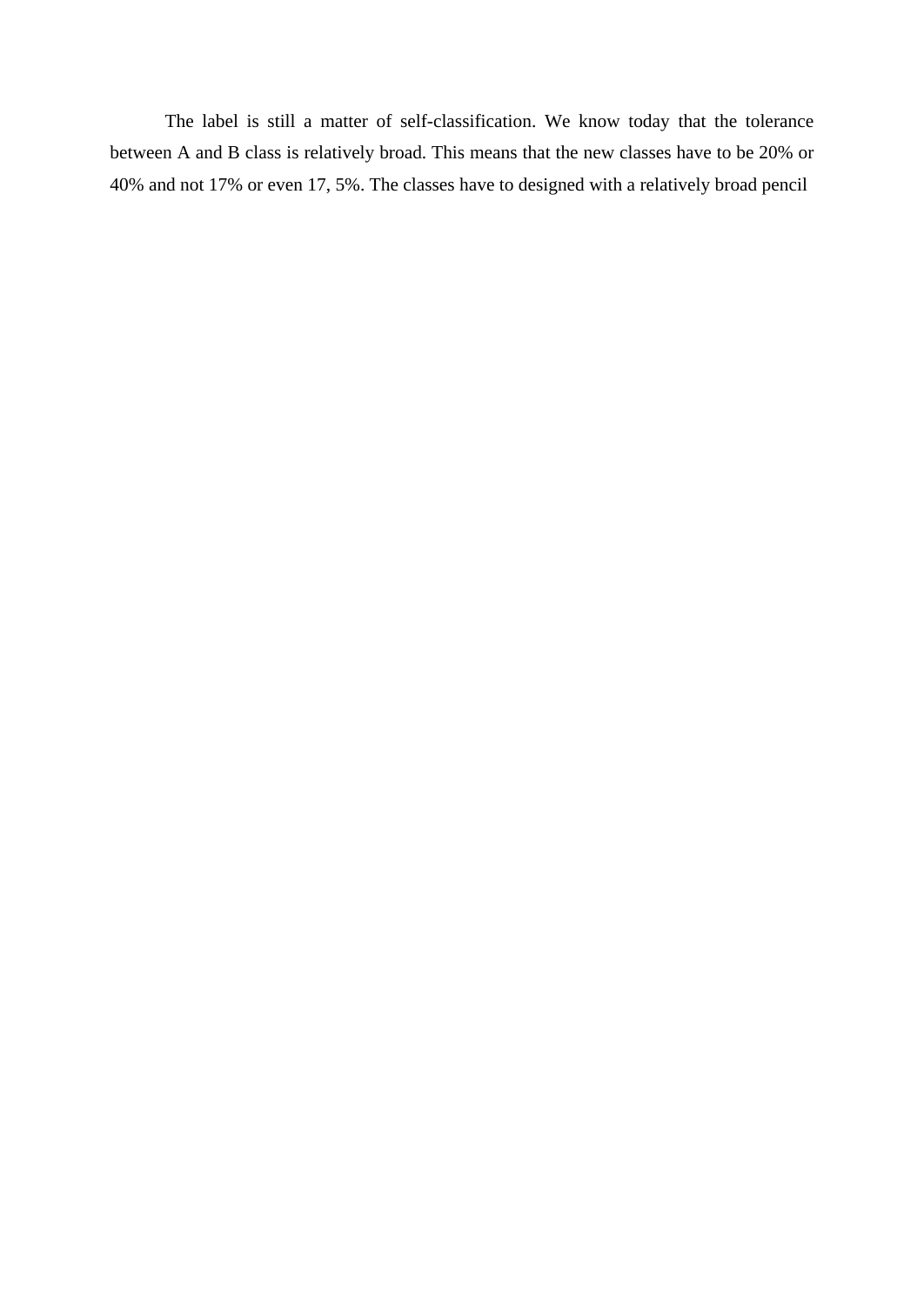**2. CECED.** This classification system is today supported by the European household appliance industry (CECED). However, in February 2008 CECED proposed a numerical alternative to the A-G classification (fig. 3).<br>Figure 3

In the stakeholder consultation in January/February 2008, CECED proposed to replace the A-G with a numerical open ended scale starting at 1. A direct translation will mean that A- G becomes 7-1, where 1 is the poorest quality. The argument for this change is the same as the EU-Commission; the label must be flexible and dynamic. When technical innovation takes place it is easy to expand the scale from 7 to 8 or 9 without any bureaucratic problem. An open-ended label will boost innovations. However, CECED have more or less left this position and is today supporting the new proposal the EU Commission. This means that the new proposed labelling system is a compromise they may live with.

**3. Consumer organisations.** This could also have be the case with BEUC/ANEC's position. However, the European consumer organisations have, together with the environmental NGOs, expressed their scepticism to the proposal from the EU-Commission., and have successfully convinced the majority in the Parliament about their positions.

BEUC/ANEC has the last year defended the existing A-G label. The reason for this is that the label has been a success; it has functioned as a communication tool in the market. There have definitely been problems with lack of testing and penalties, but consumer knows the label, and they trust the system. There are no reasons to make radical changes.

#### Figure 4

BEUC/ANEC is also in favour of a flexible and dynamic label. This could be taken care of by periodic changes in the criteria. This procedure is used by the classical eco labels in Europe such as the Blue Engel in Germany and the Nordic White Swan. The new version of the Energy Label could inform for which years the label is valid, for example from 2009 to 2011. New criteria could mean that the product must be downscaled from A to B. BEUC has argued against the position from the industry. The numerical 1-7 label will confuse consumer because they will not know if 7 really is the best product on the market. It also strange that for some product 7 will be the top quality product while 9 could be the best for other products. BEUC/ANEC has based their opinion upon feedback from national consumer organisations in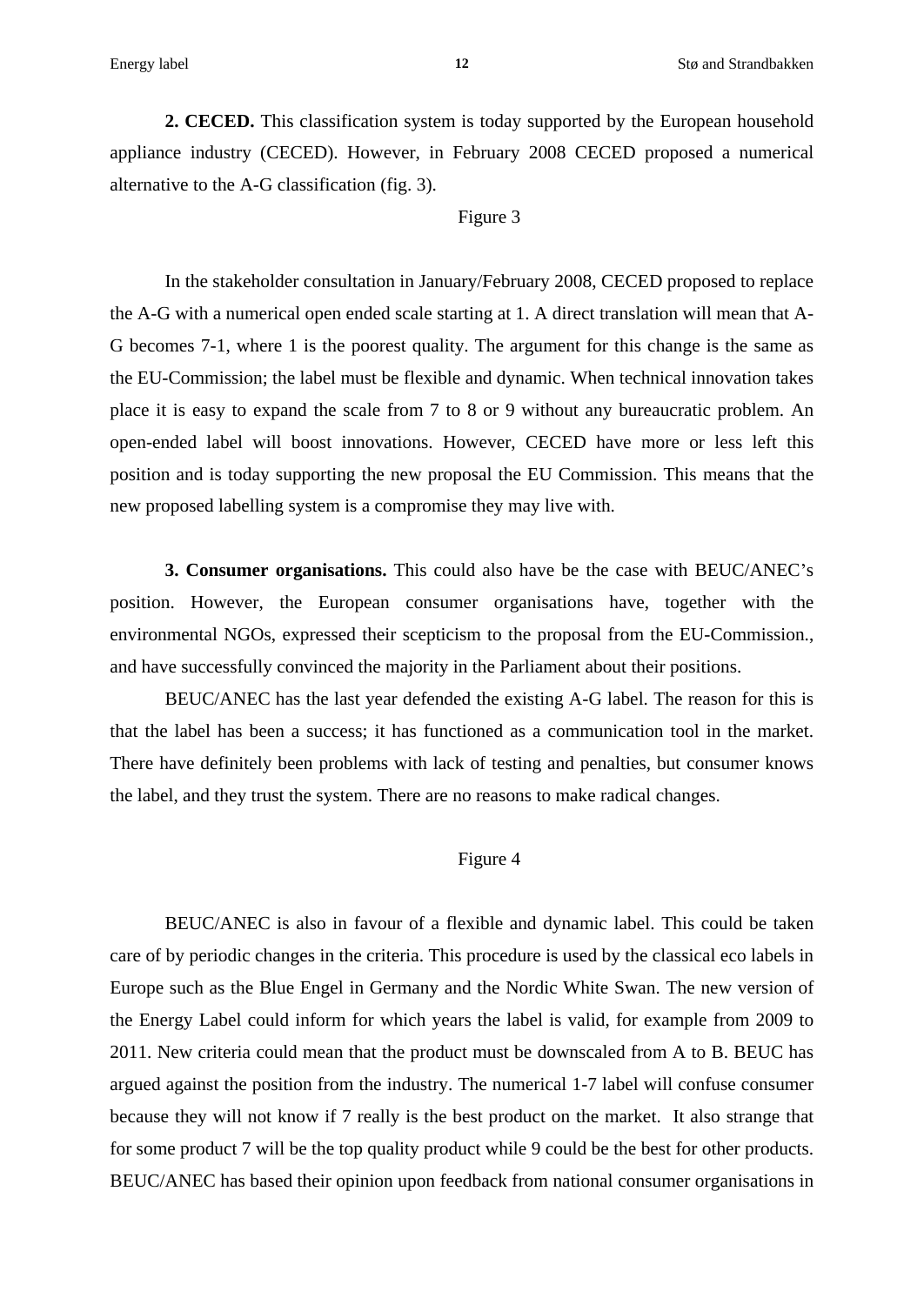Europe, and on a consumer survey carried out in six European countries. Studieshave shown that consumer in seven European countries prefer the A-G labelling system.

BEUC has also argued against the proposal from the Commission. The concept of  $-$ 20% may surely be misunderstood by consumers.

#### **Conclusions: Barriers for change and situation of opportunities?**

The main focus in the BARENERGY project is the identification of various barriers for change and how these barriers can be overcome by political and economic instruments from political authorities, businesses and NGOs. The perceived barriers to change among consumers are obviously also a part of the context that stakeholders operate in.

The mandatory EU energy label has been a success, in spite of some problems and short-comings. It has managed to constitute a legitimate platform for technical innovation in the household appliance industry and the label is used in the market communication between producers and sellers on the one hand and consumers and households on the other. Furthermore, there is a common agreement among all stakeholders that it has been a success, but that the label needs a revision, in order to continue the success story.

The energy label fits well several theories about consumption in general and linked to the potential for change more specific. Energy labels help consumers to make rational shopping decisions; they are a crucial factor in the routinised everyday life consumption; and they have relevance for the symbolic aspects of consumption. In the long run you both save money and contribute to save the world. This is probably one of the reasons behind the success.

How has this revision process influenced our six barriers? We are primarily concerned with three of the barriers: 1) technical innovation within the structural barrier, 2) Political barriers and 3) Knowledge barriers

- **Technical innovation.** During the last decade most of the producers were able to meet the A standards for nearly all product categories. This was probably the case already some years ago. This could be an indication that the label not any longer functioned as a platform for technical innovations within the industry. With the new dynamic labelling scheme the EU Commission probably will re-establish it as platform for radical change.
- **Political barriers.** The way the EU-commission has run the revision process has  $\bullet$ probably strengthened the political legitimacy of the Energy Labelling Scheme. Both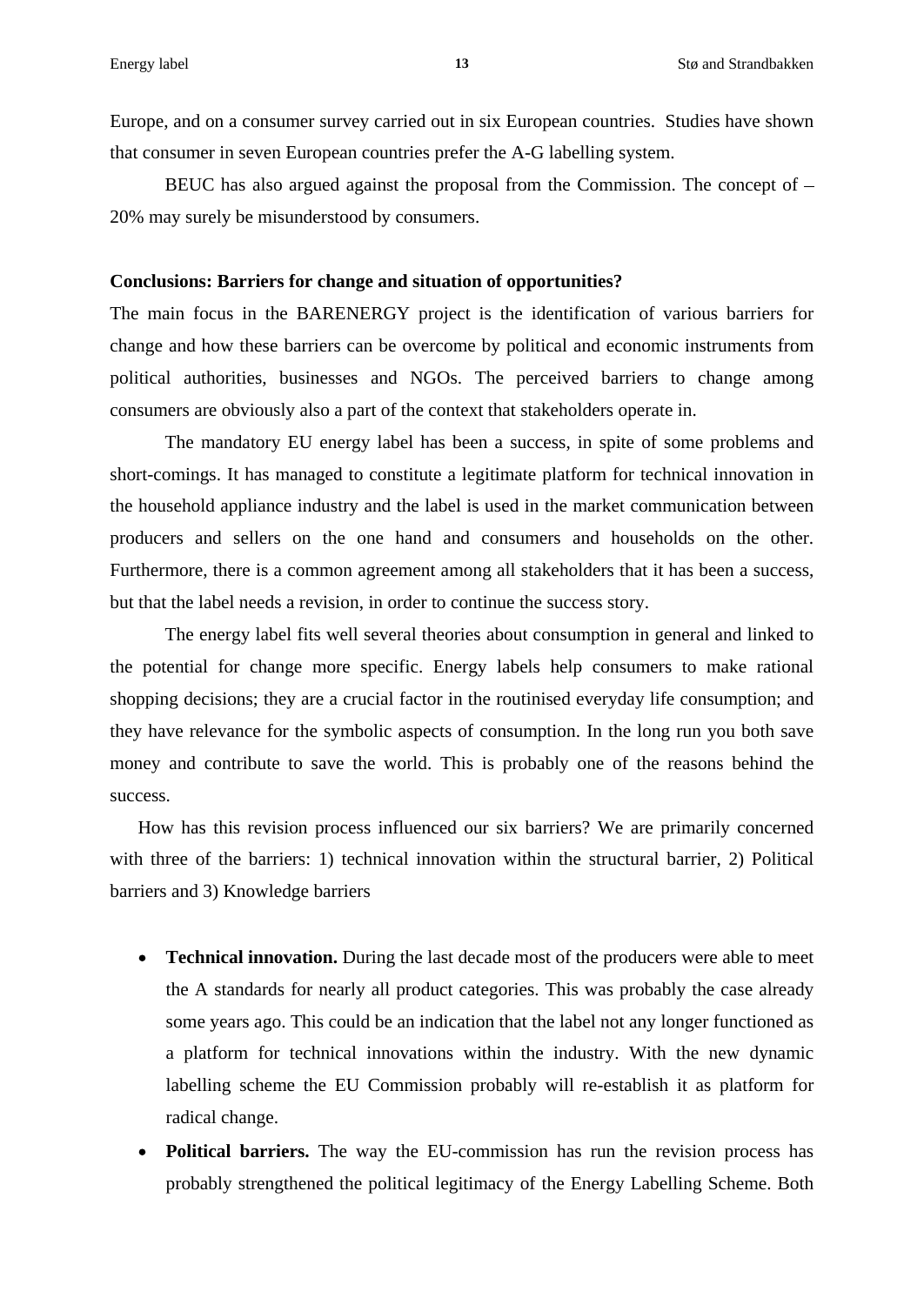the consumer organisations and the industry associations have proposed alternative solutions to the revision, but they have both agreed that changes have been necessary. There are reasons to believe that these stakeholders will continue to support the energy label.

**Knowledge and information.** This is more problematic. Studies have shown that  $\bullet$ consumer preferred the old label, and a new design may confuse large consumer groups. However, this is a matter of experiences and further research. If the main graphical design solution is preserved, which seems most probable, the brand recognition effect of the EE label will continue to work.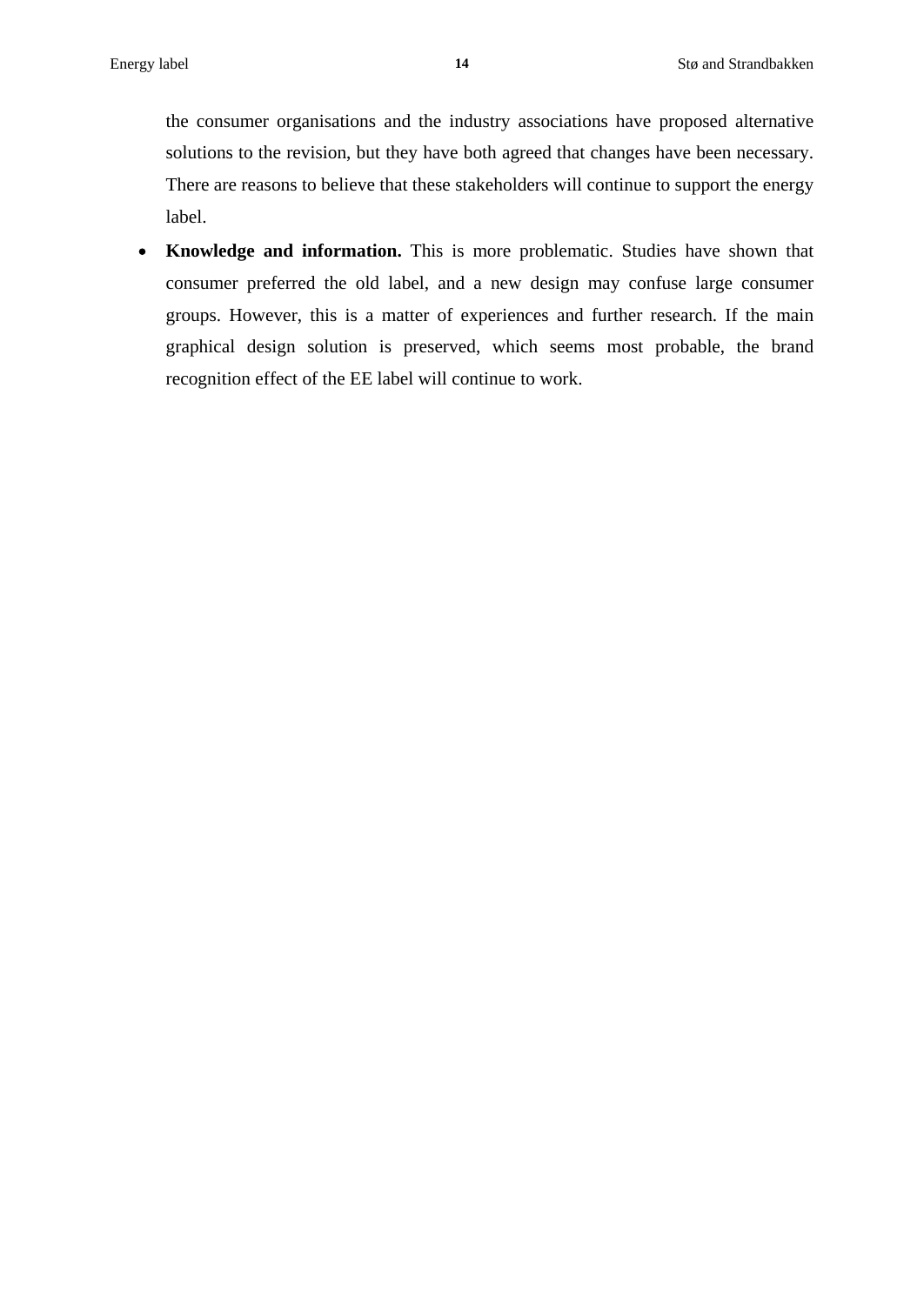## [\(http://www.energylabels.org.uk/eulabel.html](http://www.energylabels.org.uk/eulabel.html))

. The EU Commission has for some years been working with a revision, and the need for radical changes was announced both in the Energy Efficiency Action Plan in 2006(COM (2006) 545) and in the Sustainable Consumption and Production Action Plan from 2008.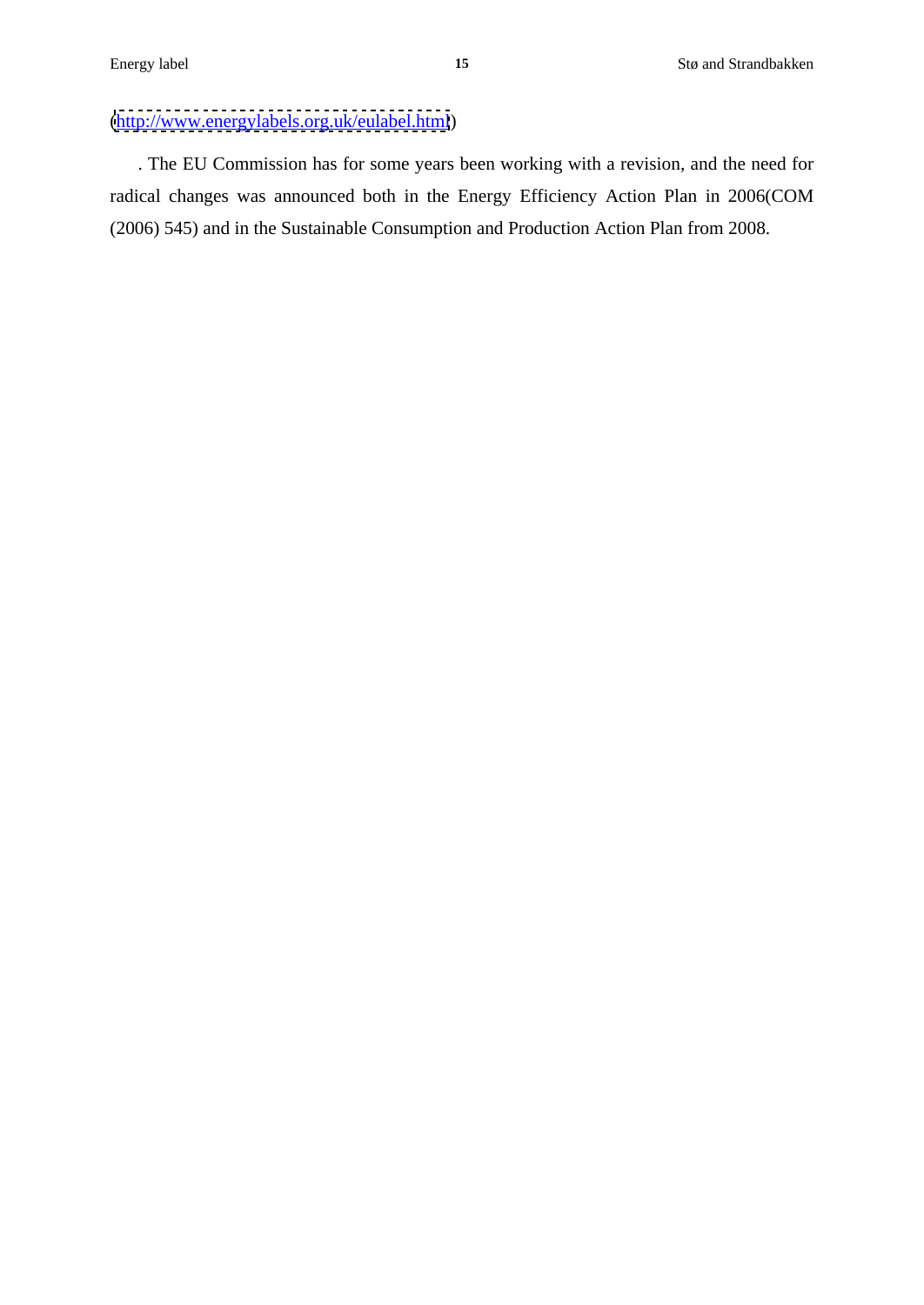#### **References**

- Ajzen, I & Fishbein, M (1977): *Attitude-behaviour relations: A theoretical analysis and review of empirical research*, Psychology Bulletin 84, 888-918
- Ajzen, I. and Fishbein, M. (1980). *Understanding attitudes and predicting social behaviour*. Englewood Cliffs, NJ Prentice-Hall.
- ANEC, 2007. *A review of the range activity throughout Member States related to compliance with the EU Energy Label regulation in those countries.* ANEC-R&T-2006-ENV-008

Baudrillard, J. (1988). *The System of Objects in* Selected Writings. Cambridge: Polity Press

Bourdieu, P. (1992): Distinction. A Social Critique of the Judgement of Taste, London: Routledge **Executive Executive Contract Contract Contract Contract Contract Contract Contract Contract Contract Contract Contract Contract Contract Contract Contract Contract Contract Contract Contract Contract Contract Co** 

- Carrol, A.B. (1999). Corporate social responsibility. Evaluation of a definitional construct.
- *Business & Society 38(3)* pp. 268-295
- CECED, 2005. Energy-Efficiency. A shortcut to Kyoto targets. The Vision of European Home Appliance Manufactures

CECED, 2008. Energy-Efficient Europe. The CECED solutions

- Clarkson, M.B.E. (1995). A Stakeholder Framework for Analyzing and Evaluating Corporate Social Performance. *The Academy of Management Review*, Vol. 20, No. 1 (Jan., 1995), pp. 92-117.
- Dentchev N.A. and A. Heene (2003). Toward stakeholder responsibility and stakeholder motivation: Systemic and holistic perspectives on corporate sustainability. Working paper 203/196: University of Gent, Belgium
- Douglas, M, and Isherwood, B. (1996*) The World of Goods. Towards an Anthropology of Consumption.* New Your and London: Routledge.
- Featherstone, M. (1991). *Consumer, Culture and Post-modernism*. London: Sage.

Freeman. R.E. 1984. Strategic Management: A Stakeholder Approach. Boston: Pitman.

Gronow, J. & Warde, A. (Eds.) (2001): Ordinary Consumption. London: Routledge Princeton **Princeton** 

- Ipsos MORI, 2008 Project Energy, Online Omnibus in 7 markets .May 2008
- Kaiser, F., Wolfing, S. and Fuhrer, U. (1999). Environmental attitude and ecological behaviour*. Journal of Environmental Psychology, 19, 1-9.*
- Lüthi, Sonja and Stø, Eivind. *Overcoming barriers to energy ef iciency in cooking: A Swiss survey among key players in politics, business, and NGOs* Paper presented at the eceee 2009 Summer Study, June 2-5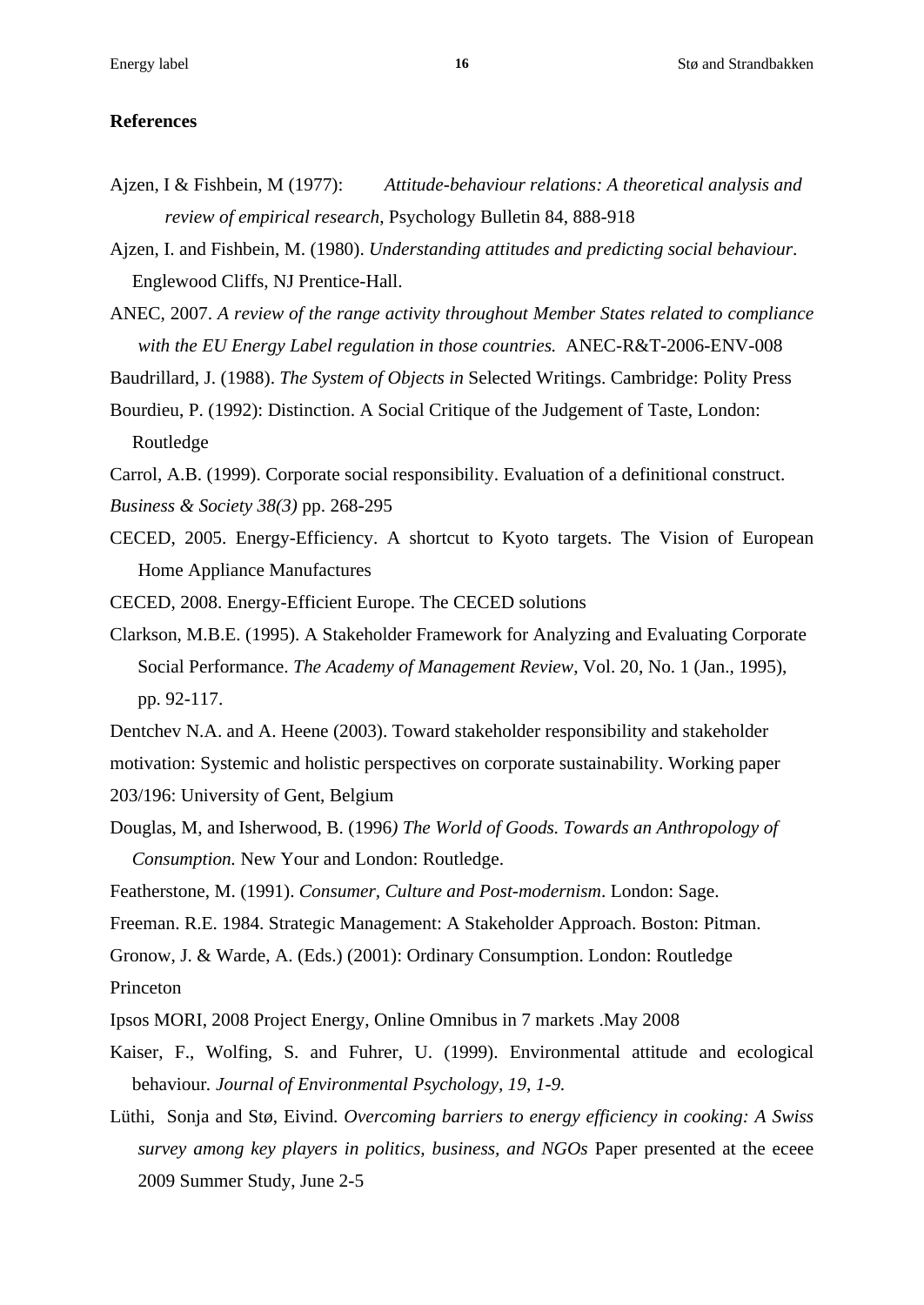Micheletti, M. (2003) Political *Virtue and Shopping*. New York: Palgrave Macmallian

- Micheletti, M, Follesdal, A. and Stolle, D (eds), (2004) *Politics, Products and Markets*. New Brunswick and London: Transaction Publishers
- Miller, D. (1998). *A theory of shopping*. New York, Ithaca: Cornell University press.
- Rubik, F. and Scholl, G. (ed.) (2002): *Eco-labelling practices in Europe. An overview of environmental product information schemes*. Berlin: IÖW discussion paper Series, No. 162/02
- Reckwitz, A (2002): *Toward a Theory of Social Practices: A Development in Culturalist Theorizing*, European Journal of Social Theory (5)2: 243-63
- Rubik, F. and Frankl, P. (2005) *The Future of Eco-labelling. Making Environmental Product Information System Effective.* London: Greenleaf Publishing
- Scholl, H.J. 2002. Applying Stakeholder Theory to E-Government. Benefit and Limits.
- Working paper, NY: University of Albany.
- Strandbakken, P. (2006) Produktlevetid og miljø. (Lifespan of products and the environment). PhD. dissertation, University of Tromsø, and National Institute of Consumer Research
- Stø. E (ed), (2004). The involvement of consumers to develop and implement tools for sustainable households in the city of tomorrow. Final report to the European Commission. Oslo: SIFO
- Strandbakken, Pål. (2009). Sociology fools the technicians. Product durability and social constraints to eco efficiency for refrigerators and freezers. *International Journal of Consumer Studies 33 (2) pp 146 -150*
- Stø, E., Throne-Holst, H. And Vittersø, G. (2005). The Role of Consumers in Environmental Successes. In Grunert, K.G. and Thøgersen, J. (Eds) *Consumers, Policy and the Environment. A Tribute to Folke Ölander: 325 - 356.* New York: Springer
- Stø, Eivind, Throne-Holst, Harald, Strandbakken, Pål & Vittersø, Gunnar (2008): Review: a multi-dimensional approach to the study of consumption in modern societies and the potential for radical sustainable change, in Tukker et al eds*): System Innovation for Sustainability. Perspectives on radical changes to sustainable consumption and production*, Greenleaf, London
- Svane, Ö. (2002). *Nordic Households and Sustainable Housing - Mapping Situations of Opportunity*. TemaNord 2002: 523, Nordiska Ministerrådet.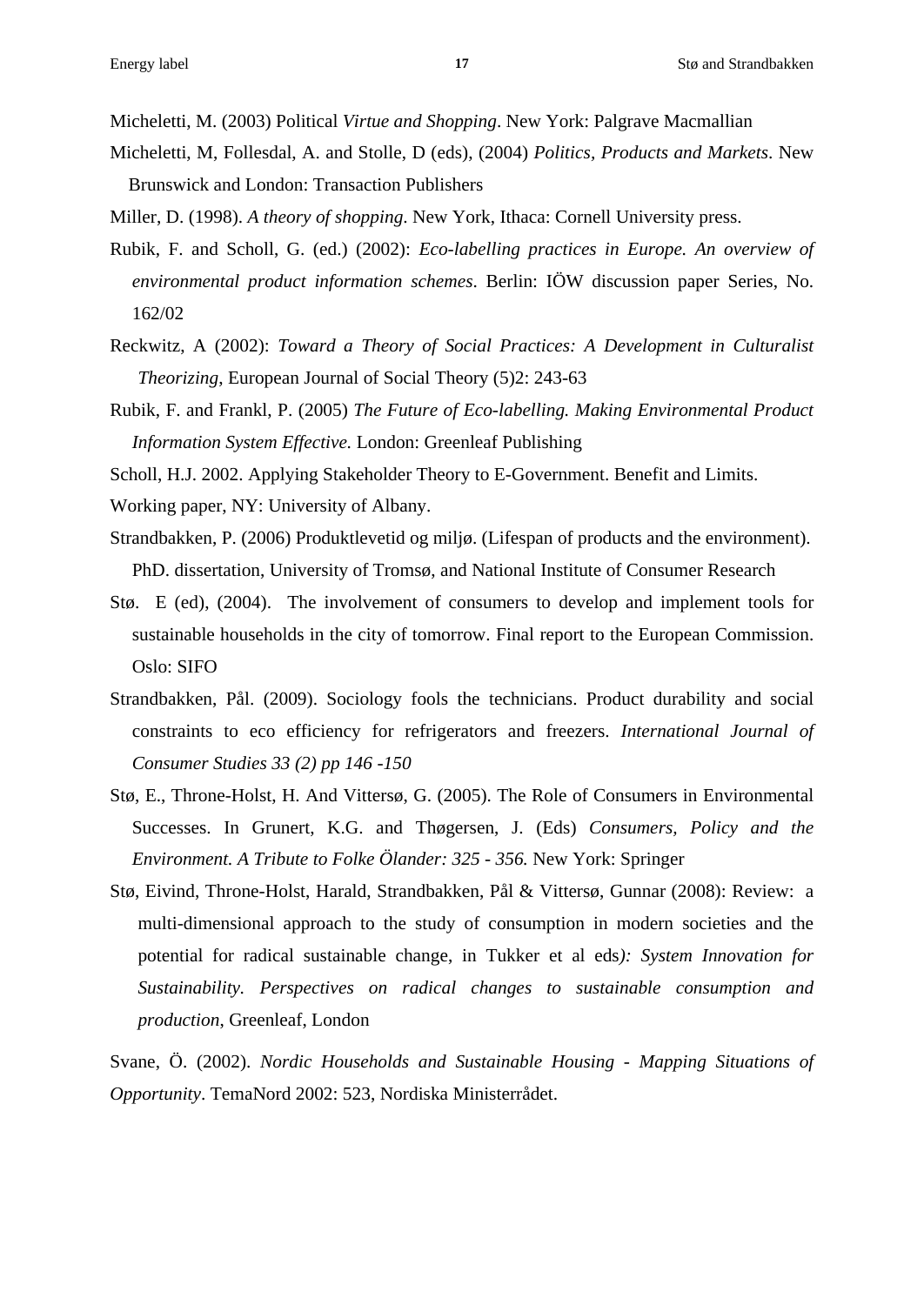- Throne-Holst, H, Strandbakken, P and Stø, E. 2008 Domestic energy use between opportunity and constraint. Barriers, bottlenecks and potentials for change in consumer behaviour. *Journal of*
- Throne-Holst H., Stø, E. and Strandbakken, P. (2006). The Role of Consumption and Consumers in Zero Emission Strategies. *Journal of Cleaner Production (forthcoming)*
- *Veblen, T. (1925) The Theory of the Leisure Class: An Economic Study of Institutions.*  London: Allen and Unwin

Warde, Alan (2005): *Consumption and Theories of Practice*, Journal of Consumer Culture, Vol. 5 (2); 131-153, London, Thousand Oaks (CA) & New Delhi

Windsor. D. 2001. The future of corporate social responsibility. *The International Journal of Organization*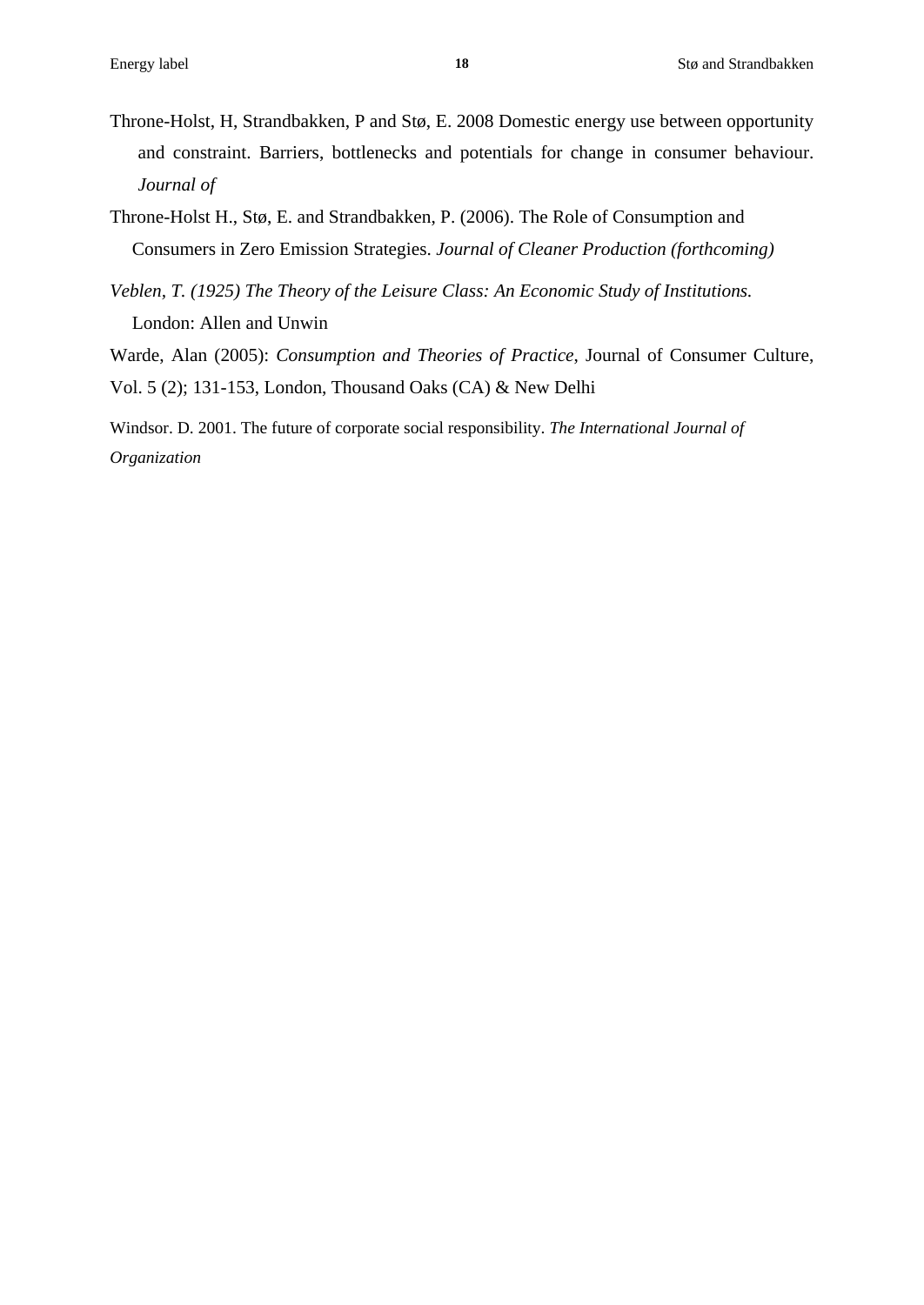### **Appendix**

| Energy<br>Manufacturer<br>Model                                                                                           | Washing<br>machine     |
|---------------------------------------------------------------------------------------------------------------------------|------------------------|
| <b>More efficient</b>                                                                                                     |                        |
| <b>Less efficient</b><br>Energy consumption<br>kWh/cycle<br>(besed on standard test results for 60°C<br>position eyesiati | 1.75                   |
| Actual energy consumption will depend<br>Washing performance<br>A: higher G: lower                                        | ABCDEFG                |
| Spin drying performance<br>A: higher G: lower<br>Spin speed irons                                                         | <b>ABCDEFG</b><br>1400 |
|                                                                                                                           | S.O.                   |
| Capacity (cotton) kg<br>Water consumption                                                                                 | 5.5                    |
| Washing<br>Noise<br>(dB(A) re 1 pW) Spinning                                                                              | 5.2<br>アル              |

Figure 1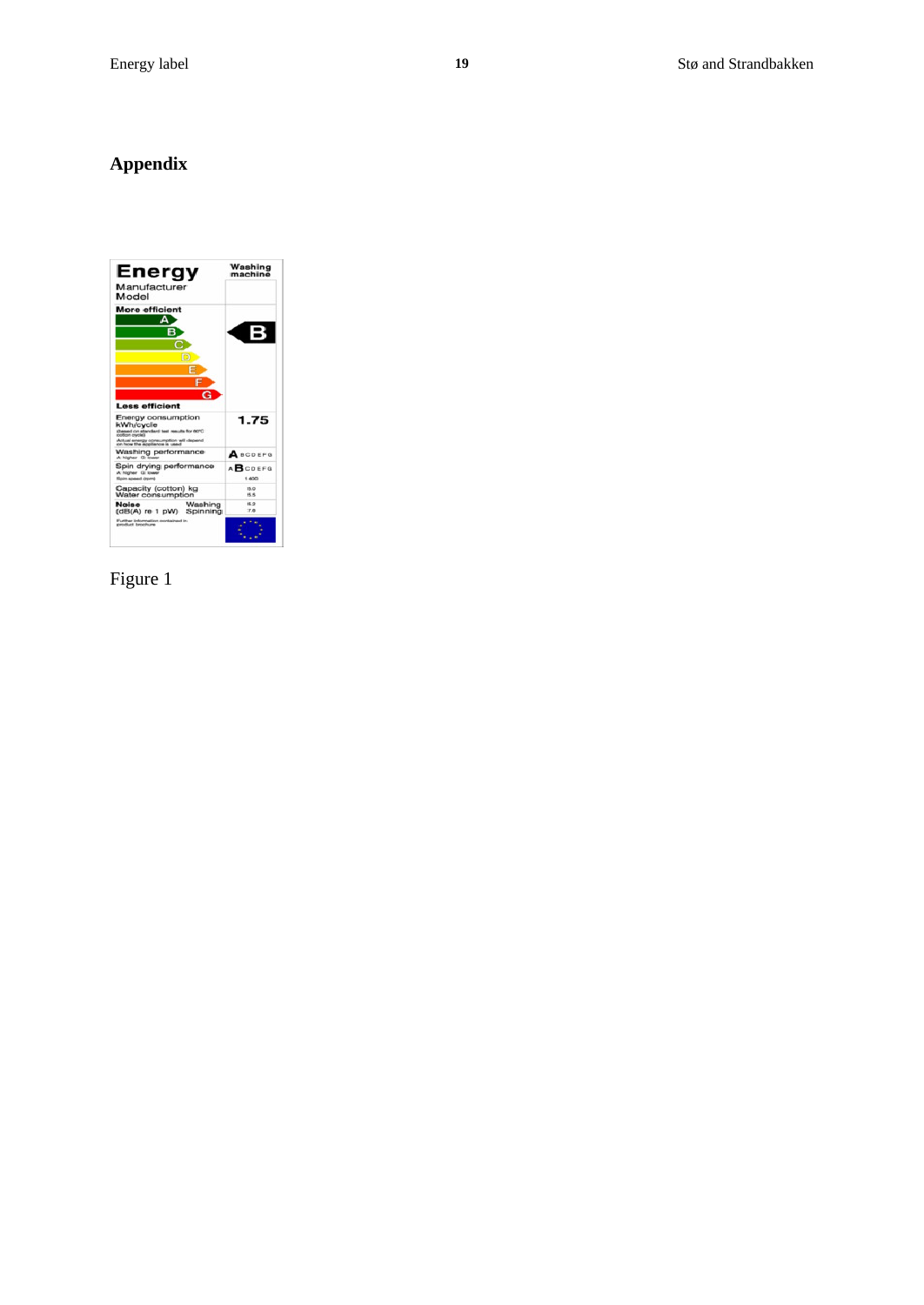

Figure 2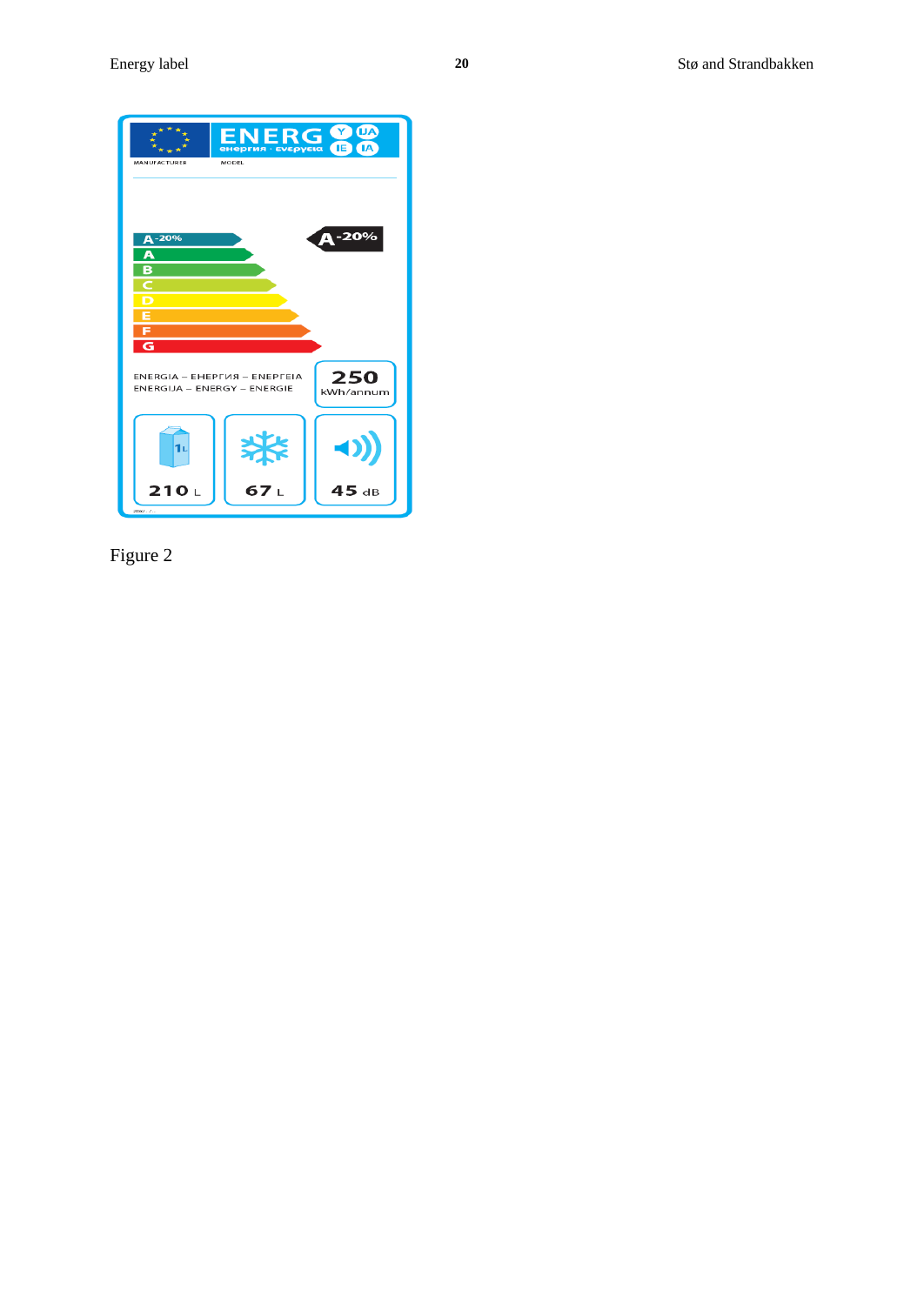

# Figure 3